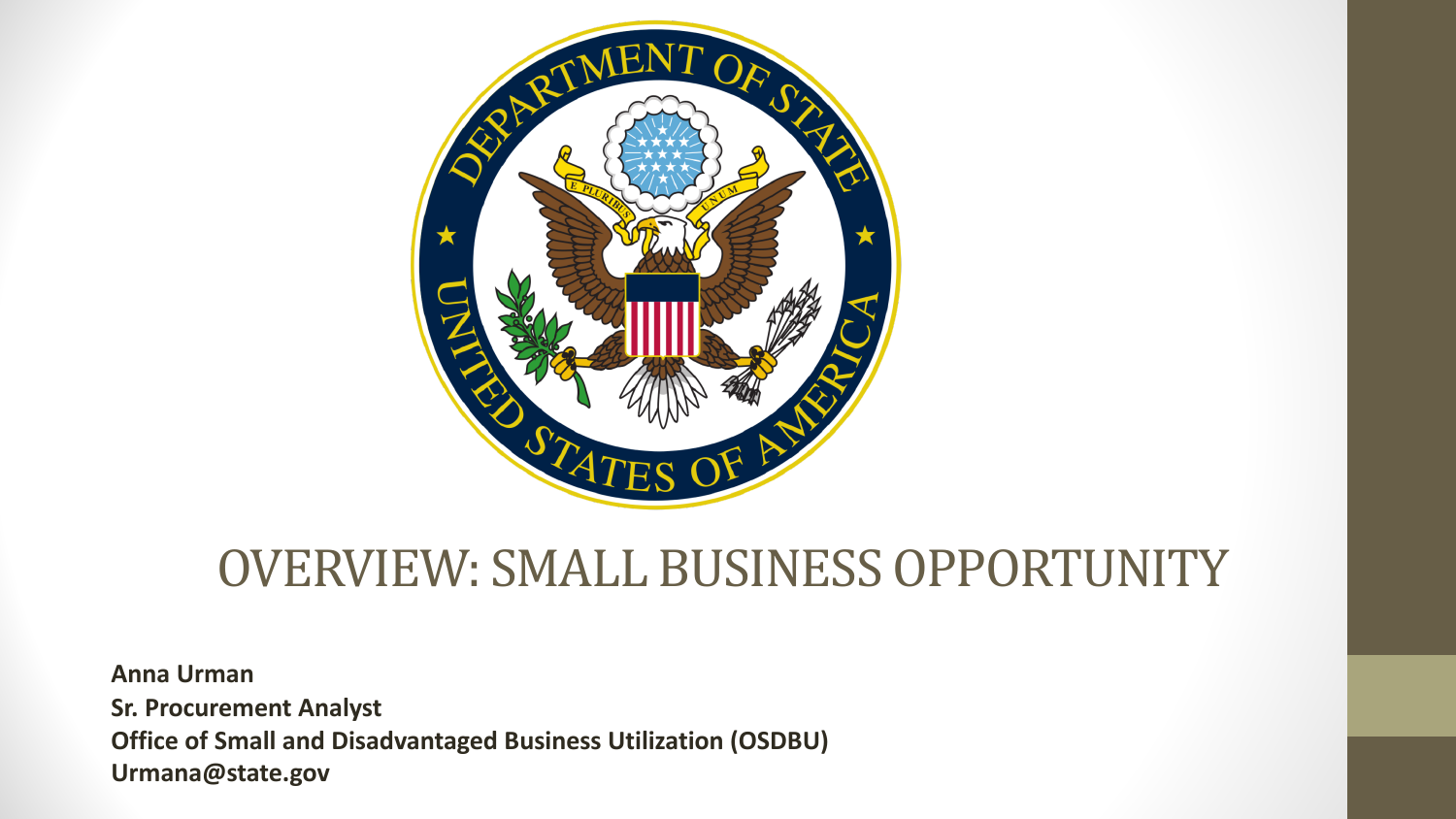## **Small Business: Part of a Big Mission**

#### **Small Business Performance : FY2010-2020**

- 168 countries
- \$2.8 Bil in obligations

d by Bing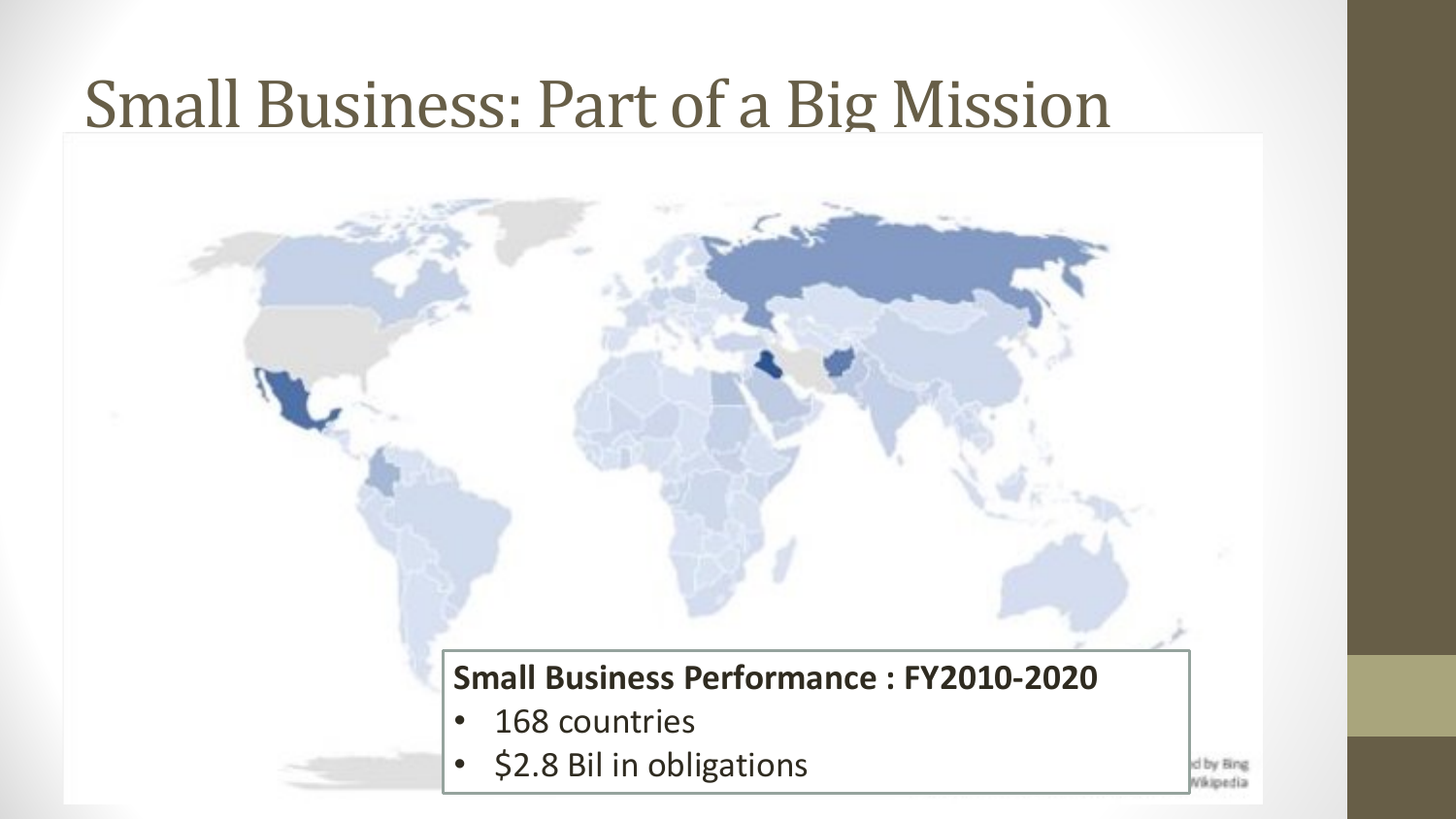# Top Bureaus, All FY2020 Obligations (\$M)

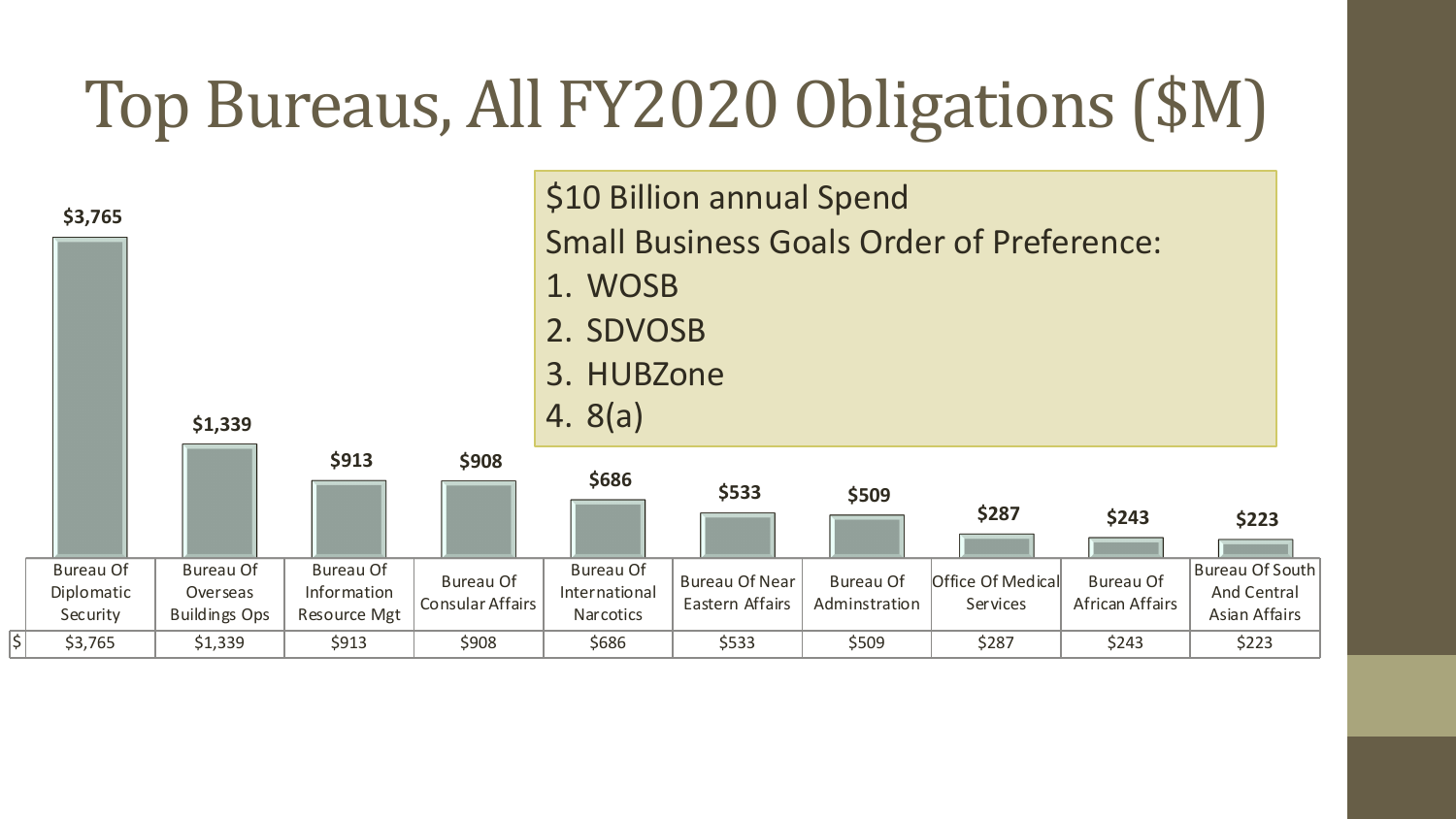### Top NAICS, All FY2020 Obligations (\$ M)

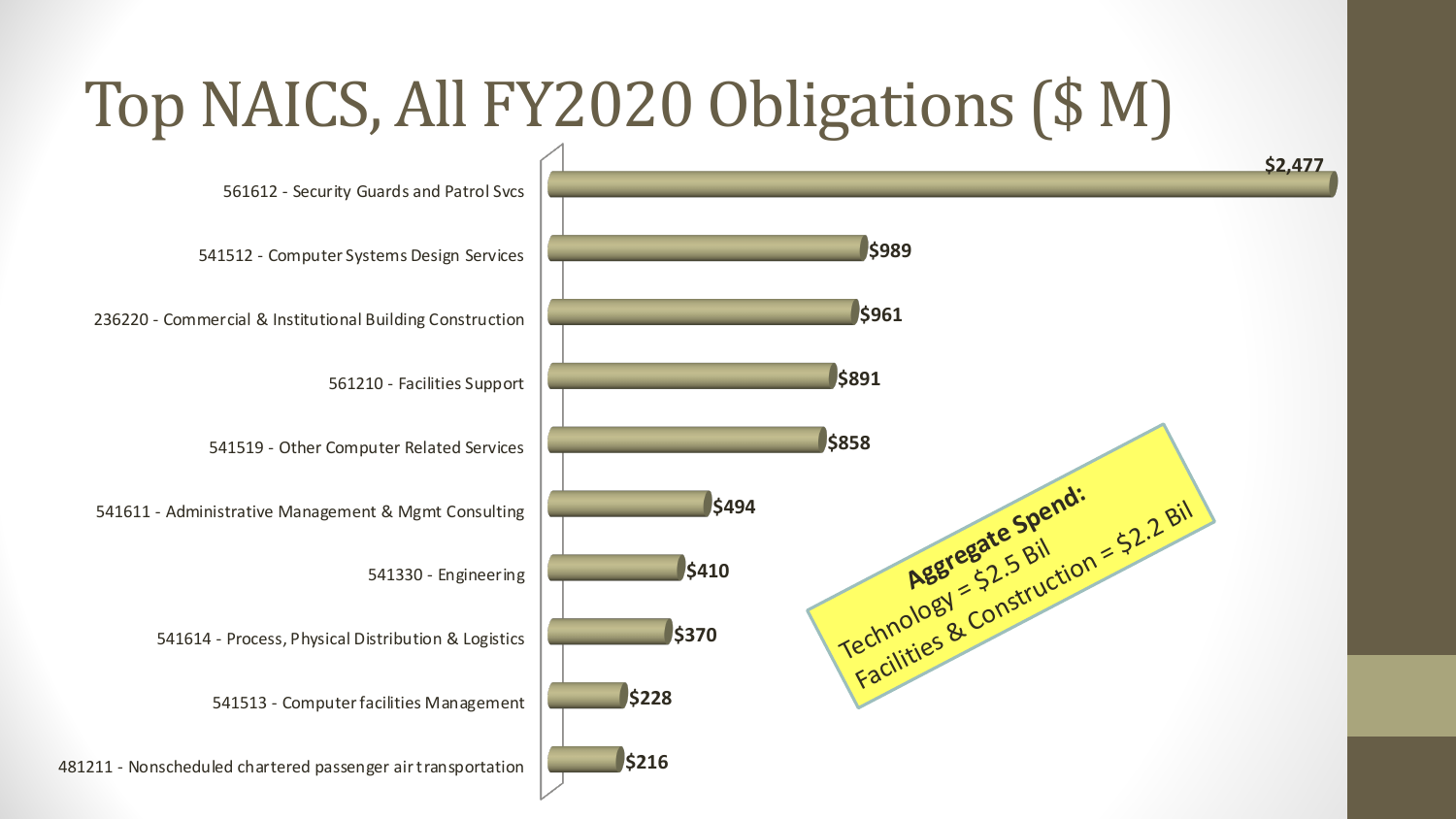# Top 10 Vendors, 2020 (\$M)

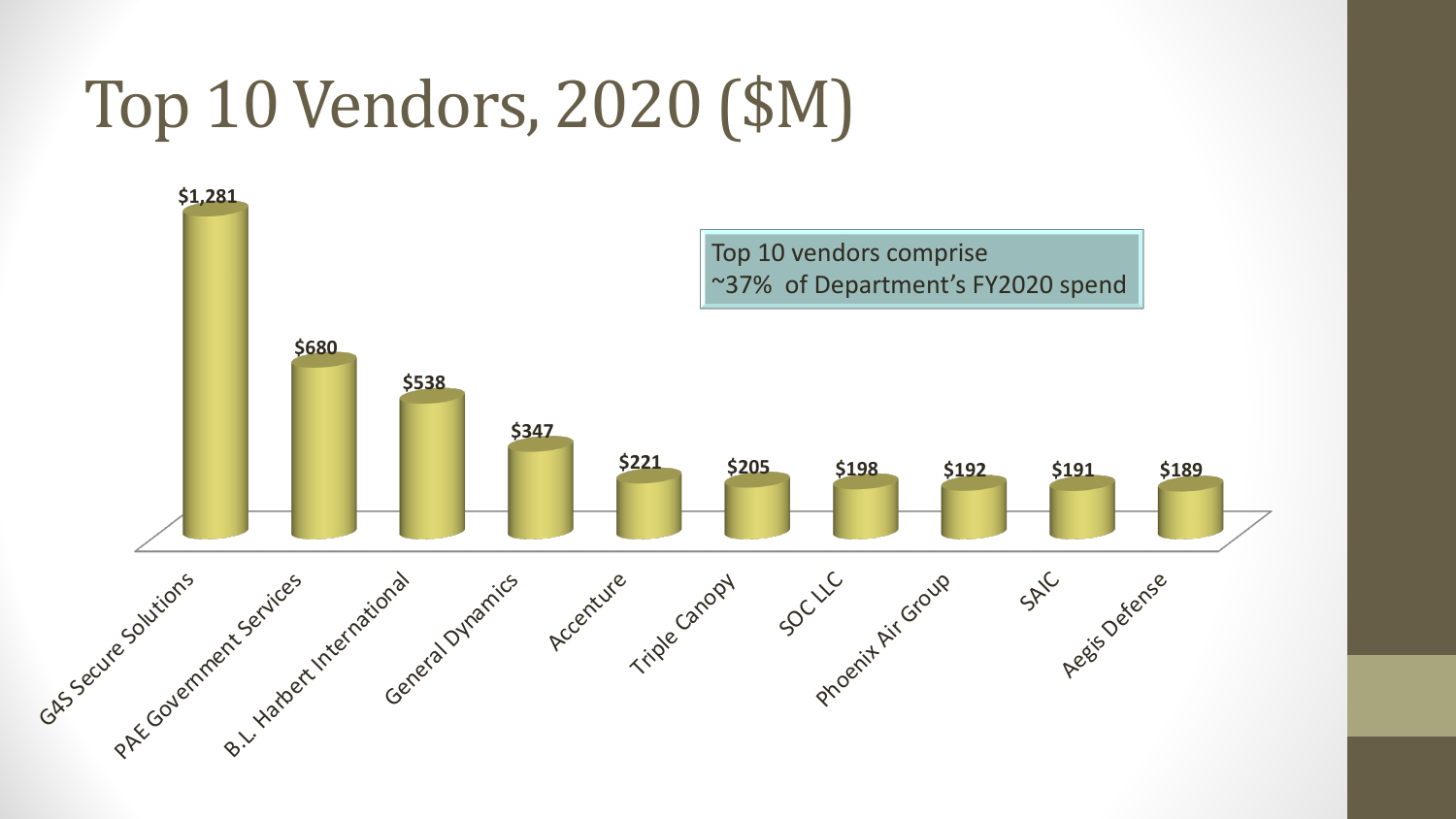# **Challenges: Doing Business Overseas**

- Political & world events influcence, alter priorities
- Differences in Cultural norms.
- Potential corruption
- Unreliable "Dirty Power"
- Dangerous conditions: hostility, sanitation, medical, housing, communications
- Multiple national regulatory & compliance requirements
- Less time, more money
	- Long lead times, short deadlines, transport costs, travel & time zones affect work
- Greater range of performance norms may be expected
- Staffing considerations for U.S. nationals & local personnel
- Currency fluctuations